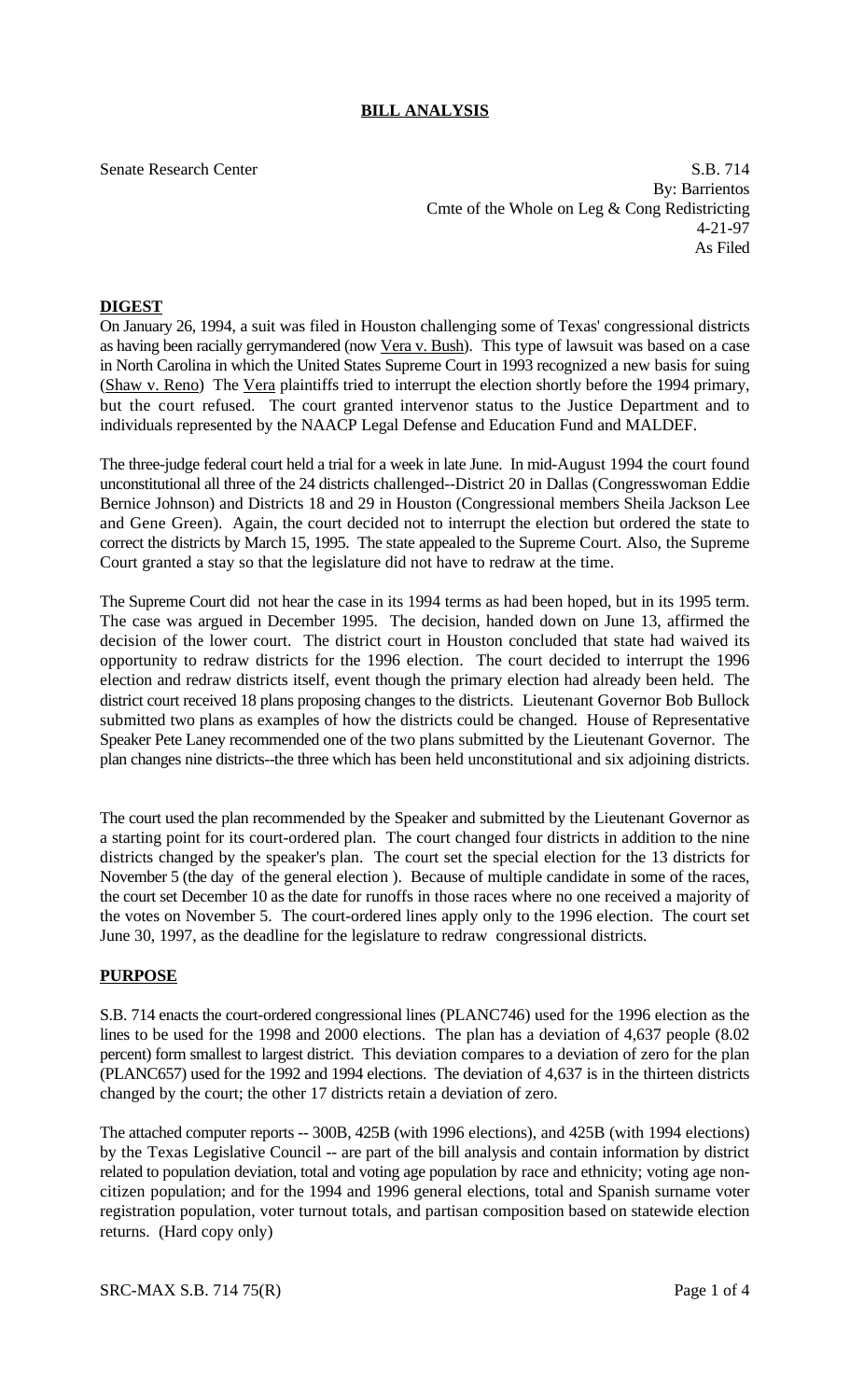### **RULEMAKING AUTHORITY**

This bill does not grant any additional rulemaking authority to a state officer, institution, or agency.

### **SECTION BY SECTION ANALYSIS**

# ARTICLE I

SECTION 1. Provides that the districts are composed of the counties or parts of counties as specified in Article II of the bill. Indicates that each district is a single-member district.

## ARTICLE II

SECTION 1. District 1 is composed of all of Bowie, Camp, Cass, Delta, Franklin, Harrison, Hopkins, Lamar, Marion, Morris, Panola, Red River, Rusk, Titus, Upshur, and Wood counties; and parts of Gregg, Hunt, and Nacogdoches counties.

SECTION 2. District 2 is composed of all of Angelina, Cherokee, Grimes, Hardin, Houston, Jasper, Liberty, Newton, Orange, Polk, Sabine, San Augustine, San Jacinto, Shelby, Trinity, Tyler, and Walker counties; and part of Montgomery and Nacogdoches.

SECTION 3. District 3 is composed of parts of Collin and Dallas counties.

SECTION 4. District 4 is composed of all of Fannin, Grayson, Rains, Rockwall, and Van Zandt counties; and parts of Collin, Cooke, Dallas, Denton, Gregg, Hunt, Kaufman, and Smith counties.

SECTION 5. District 5 is composed of all of Anderson, Freestone, Henderson, Leon, Limestone, Madison, and Robertson counties; and parts of Brazos, Dallas, Kaufman, and Smith counties.

SECTION 6. District 6 is composed of parts of Dallas, Ellis, Johnson, Parker, and Tarrant counties.

SECTION 7. District 7 is composed of part of Harris County.

SECTION 8. District 8 is composed of all of Washington county; and parts of Austin, Brazos, Harris, Montgomery and Waller counties.

SECTION 9 District 9 is composed of all of Chambers, Galveston, and Jefferson counties; and part of Harris County.

SECTION 10. District 10 is composed of part of Travis County.

SECTION 11. District 11 is composed of all of Bell, Bosque, Coryell, Falls, Hamilton, Hill, Lampasas, McLennan, Milam, Mills, and San Saba counties, and part of McColloch County.

SECTION 12. District 12 is composed of parts of Johnson, Parker, and Tarrant counties.

SECTION 13. District 13 is composed of all of Archer, Armstrong, Baylor, Briscoe, Carson, Castro, Childress, Clay, Collingsworth, Cottle, Crosby, Dickens, Donley, Floyd, Foard, Garza, Gray, Hale, Hall, Hardeman, Hemphill, Hutchinson, King, Knox, Lamb, Lipscomb, Lynn, Montague, Motley, Potter, Roberts, Swisher, Wheeler, Wichita, and Wilbarger counties; and parts of Cooke, Denton, and Lubbock counties.

SECTION 14. District 14 is composed of all of Aransas, Bastrop, Blanco, Burleson, Caldwell, Calhoun, Colorado, Fayette, Gonzales, Hays, Jackson, Lavaca, Lee, Matagorda, Refugio, Victoria, and Wharton counties; and parts of Austin, Brazoria, Travis, Waller, and Williamson counties.

SECTION 15. District 15 is composed of all of Bee, Brooks, De Witt, Goliad, Hidalgo,

SRC-MAX S.B. 714 75(R) Page 2 of 4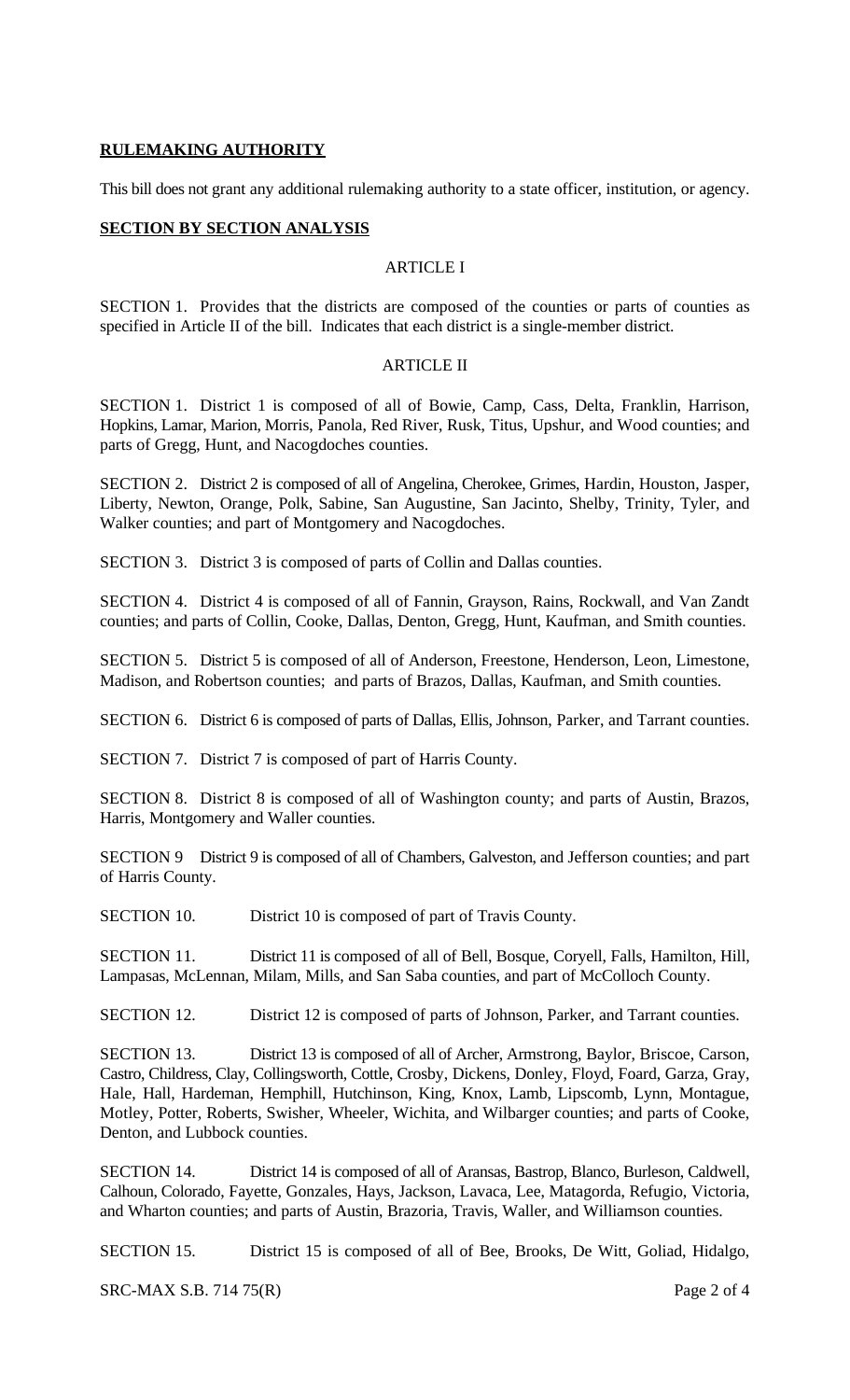Karnes, Live Oak, and San Patricio counties; and parts of Jim Wells, Kleberg, and Willacy counties.

SECTION 16. District 16 is composed of part of El Paso County.

SECTION 17. District 17 is composed of all of Borden, Brown, Callahan, Coke, Coleman, Comanche, Concho, Dawson, Eastland, Erath, Fisher, Haskell, Hood, Howard, Jack, Jones, Kent, Martin, Mitchell, Nolan, Palo Pinto, Runnels, Scurry, Shackelford, Somervell, Stephens, Stonewall, Taylor, Throckmorton, Wise, and Young counties; and part of Tom Green County.

SECTION 18. District 18 is composed of part of Harris County.

SECTION 19. District 19 is composed of all of Andrews, Bailey, Cochran, Dallam, Deaf Smith, Gaines, Hansford, Hartley, Hockley, Moore, Ochiltree, Oldham, Parmer, Randall, Sherman, Terry, and Yoakum counties; and parts of Ector, Lubbock, and Midland counties.

SECTION 20. District 20 is composed of part of Bexar County.

SECTION 21. District 21 is composed of all of Bandera, Burnet, Gillespie, Glasscock, Irion, Kendall, Kerr, Kimble, Llano, Mason, Menard, Real, Schleicher, and Sterling counties; and parts of Bexar, Comal, Guadalupe, McColloch, Midland, Tom Green, and Williamson counties.

SECTION 22. District 22 is composed of all of Fort Bend County; and parts of Brazoria and Harris counties.

SECTION 23. District 23 is composed of all of Brewster, Crane, Crockett, Culberson, Dimmit, Edwards, Hudspeth, Jeff Davis, Kinney, Loving, Maverick, Medina, Pecos, Presidio, Reagan, Reeves, Sutton, Terrell, Upton, Uvalde, Val Verde, Ward, Webb, Winkler, and Zavala counties; and parts of Bexar, Ector, El Paso, and Midland counties.

SECTION 24. District 24 is composed of all of Navarro County; and parts of Dallas, Ellis, and Tarrant counties.

SECTION 25. District 25 is composed of part of Harris County.

SECTION 26. District 26 is composed of parts of Collin, Dallas, Denton, and Tarrant counties.

SECTION 27. District 27 is composed of all of Cameron, Kenedy, and Nueces counties, and parts of Kleberg and Willacy counties.

SECTION 28. District 28 is composed of all of Atascosa, Duval, Frio, Jim Hogg, La Salle McMullen, Starr, Wilson, and Zapata counties; and parts of Bexar, Comal, Guadalupe, and Jim Wells counties.

SECTION 29. District 29 is composed of part of Harris County.

SECTION 30. District 30 is composed of part of Dallas County.

#### ARTICLE III

SECTION 1. (a) Except as provided by Subsection (b), defines "tract," "block numbering group," and "block" as the geographic areas identified by that term on the maps and computer files received by the state from the United States Commerce Department (USCD) as set out in the Texas Legislative Council's Redistricting Map Data Base. If one of these geographic areas in the Legislative Council system differs from the area as defined by the information received from the USCD the information in the Council's system controls.

(b) If the area of a water block in the Council's; system differs from the area as defined by the USCD, then the description in USCD's information controls.